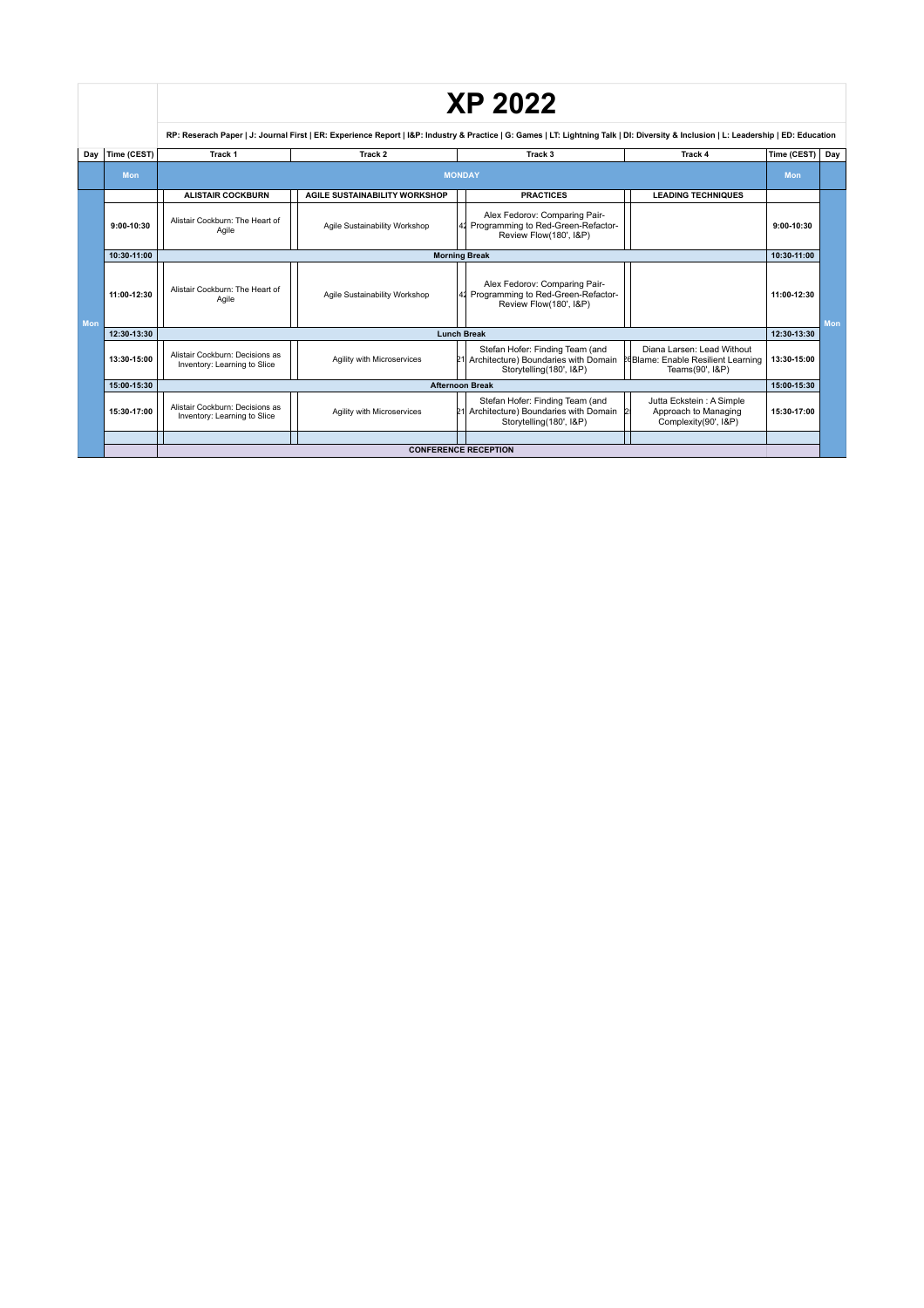|             |                | <b>XP 2022</b>                                                                                                                                                                                                                                                                               |                                                                                                                                                                                                                                                                              |                                                                                                                                                                                                                                            |                                                                                                                             |                  |     |
|-------------|----------------|----------------------------------------------------------------------------------------------------------------------------------------------------------------------------------------------------------------------------------------------------------------------------------------------|------------------------------------------------------------------------------------------------------------------------------------------------------------------------------------------------------------------------------------------------------------------------------|--------------------------------------------------------------------------------------------------------------------------------------------------------------------------------------------------------------------------------------------|-----------------------------------------------------------------------------------------------------------------------------|------------------|-----|
|             |                | RP: Reserach Paper   J: Journal First   ER: Experience Report   I&P: Industry & Practice   G: Games   LT: Lightning Talk   DI: Diversity & Inclusion   L: Leadership   ED: Education                                                                                                         |                                                                                                                                                                                                                                                                              |                                                                                                                                                                                                                                            |                                                                                                                             |                  |     |
| Day         | Time (CEST)    | Track 1                                                                                                                                                                                                                                                                                      | Track 2                                                                                                                                                                                                                                                                      | Track <sub>3</sub>                                                                                                                                                                                                                         | Track 4                                                                                                                     | Time (CEST)      | Day |
|             | Tue            |                                                                                                                                                                                                                                                                                              |                                                                                                                                                                                                                                                                              | <b>TUESDAY</b>                                                                                                                                                                                                                             |                                                                                                                             | Tue              |     |
|             | $9:00 - 10:30$ |                                                                                                                                                                                                                                                                                              |                                                                                                                                                                                                                                                                              | Keynote Alistair Cockburn: Current Topics in Agile Development                                                                                                                                                                             |                                                                                                                             | $9:00 - 10:30$   |     |
|             | 10:30-11:00    |                                                                                                                                                                                                                                                                                              |                                                                                                                                                                                                                                                                              | <b>Morning Break</b>                                                                                                                                                                                                                       |                                                                                                                             | 10:30-11:00      |     |
| <b>TUES</b> | 11:00-12:30    | <b>DEVOPS &amp; DEVELOPMENT</b><br><b>PRACTICES</b>                                                                                                                                                                                                                                          | <b>LEADERSHIP TRACK(Chairs: Nils Brede</b><br>Moe & Hendrik Esser)                                                                                                                                                                                                           | <b>TECHNIQUES FOR TEAM PERFORMANCE</b>                                                                                                                                                                                                     | <b>JORGEN HESSELBERG</b>                                                                                                    | 11:00-12:30 TUES |     |
|             |                | Magnus Ågren, Eric Knauss,<br>Rogardt Heldal, Patrizio<br>Pelliccione, Anders Alminger,<br>Magnus Antonsson, Thomas<br>Karlkvist and Anders<br>Lindeborg: Architecture<br>Evaluation in Continuous<br>Development(20', J1)<br>Stine Nørgaard Olesen: Using<br>a chatbot to do DevOpsCust (*) | Theme: Leading into the hybrid world -<br>distributed teams and organizations<br>Darja Smite: What do employees want<br>and what will the companies allow?<br>(15, L)<br>Burkhard Tolks: Towards a New                                                                       | Mikkel Agerlin Christensen and Paolo<br>Tell: Building a Toolbox for Working<br>with Psychological Safety in Agile<br>Software Teams(20', RP)<br>David Müßig: #no fixed length(10', LT)                                                    | Jorgen Hesselberg:<br>Understanding the impact of the<br>cost of delay: Optimizing for<br>value across the enterprise(90',) |                  |     |
|             |                | (20', ER)<br>Christopher Pola: Pull the<br>2 Cord: Project Funding Model is<br>Defective(10', LT)<br>Marcelo Walter and Pedro<br>Cruz: Development Practices<br>for an Agile Architecture(40',<br>$ 8P\rangle$                                                                               | Normal - Leading Siemens organization<br>to mobile and hybrid working (15', L)<br>Nils Brede Moe: How teams make<br>hybrid software development work (15',<br>L)<br>Panel discussion (45', L)                                                                                | Nils Hyoma: Don't scale your teams,<br>scale your products! - With event<br>storming to high-performance teams<br>(60', 18P)                                                                                                               |                                                                                                                             |                  |     |
|             | 12:30-13:30    |                                                                                                                                                                                                                                                                                              |                                                                                                                                                                                                                                                                              | <b>Lunch Break</b>                                                                                                                                                                                                                         |                                                                                                                             | 12:30-13:30      |     |
|             |                | <b>SUSTAINABILITY &amp; MUTUAL</b><br><b>UNDERSTANDING</b>                                                                                                                                                                                                                                   | <b>LEADERSHIP TRACK(Chairs: Nils Brede</b><br>Moe & Hendrik Esser & Jaana Nyfjord))                                                                                                                                                                                          | <b>TEAM ENGAGEMENT</b>                                                                                                                                                                                                                     | <b>AGILE IN PRACTICE</b>                                                                                                    |                  |     |
| <b>TUES</b> | 13:30-15:00    | Jutta Eckstein and Steve<br>Holyer: How Agile Can Make a<br>Theme: Scaling and growth<br>Difference for Climate Action<br>and Sustainability(20', ER)<br>Mina Boström Nakicenovic: Rapid<br>growth - what can possibly go wrong?<br>(15, L)                                                  | Marte Pettersen Buvik and Anastasiia<br>Tkalich: Work Engagement in Agile<br>Teams: The Missing Link between<br>Team Autonomy, Trust and<br>Performance?(20', RP)                                                                                                            | Igor Formiga, Yuri Do<br>Nascimento Farias da Silva,<br>Oleksii Fedorov, Marco Mondini,<br>Francisco Briceno and Yigit<br>Tanriverdi: Towards a<br>sustainable remote-first team<br>environment: one pairing session<br>at a time(20', ER) | 13:30-15:00 TUES                                                                                                            |                  |     |
|             |                | Nils Hyoma and Kira Naehring:<br>Diversity is more than a<br>buzzword; it boosts your<br>products value!(10', LT)                                                                                                                                                                            | Darja Smite, Marcin Floryan, Hendrik<br>Esser: How to not scale (30', L)                                                                                                                                                                                                     | Poulomi Nath: Pondering Quotes from<br>Alice in Wonderland(10', LT)                                                                                                                                                                        | Sebastian Larsson: Live Test                                                                                                |                  |     |
|             |                | Jutta Eckstein: Agile For<br>Future: With Agility to greater<br>Sustainability(60', IP)                                                                                                                                                                                                      | Panel discussion (45', L)                                                                                                                                                                                                                                                    | Carsten Lützen: Playful Agility at the<br>LEGO Group(60', I&P)                                                                                                                                                                             | Driven Development(60', I&P)                                                                                                |                  |     |
|             | 15:00-15:30    |                                                                                                                                                                                                                                                                                              |                                                                                                                                                                                                                                                                              | <b>Afternoon Break</b>                                                                                                                                                                                                                     |                                                                                                                             | 15:00-15:30      |     |
| <b>TUES</b> |                |                                                                                                                                                                                                                                                                                              |                                                                                                                                                                                                                                                                              | PANEL: The Future of Work: Agile in a Hybrid World                                                                                                                                                                                         |                                                                                                                             |                  |     |
|             | 15:30-17:00    |                                                                                                                                                                                                                                                                                              | Panel Impresario: Steven Fraser, Innoxec. Panelists:<br>Alistair Cockburn, Heart of Agile (USA)<br>Sandy Mamoli, Nomad8 (New Zealand)<br>Nils Bred Moe, SINTEF Digital (Norway)<br>Jaana Nyfjord, Spotify (Sweden)<br>Darja Smite, Blekinge Institute of Technology (Sweden) |                                                                                                                                                                                                                                            | 15:30-17:00 TUES                                                                                                            |                  |     |
|             |                | OPEN SPACE EVENING & DINNER                                                                                                                                                                                                                                                                  |                                                                                                                                                                                                                                                                              |                                                                                                                                                                                                                                            |                                                                                                                             |                  |     |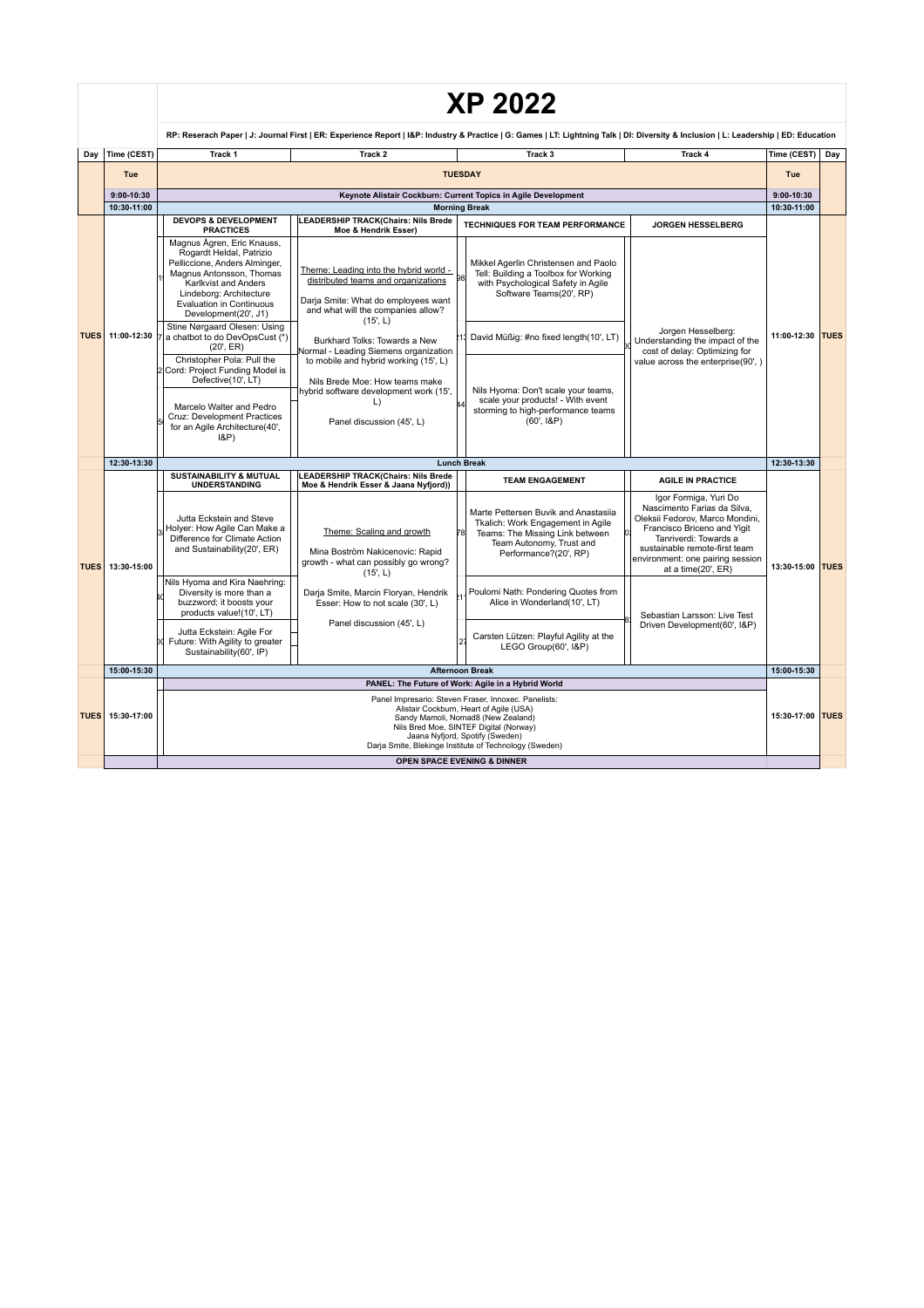|            |             |                                                                                                                                                                                                                                                                                                                                                                                                                                                                                                                                                                                                        |                                                                                                                                                                                                                                                                                                                                                                                                  | RP: Reserach Paper   J: Journal First   ER: Experience Report   I&P: Industry & Practice   G: Games   LT: Lightning Talk   DI: Diversity & Inclusion   L: Leadership   ED: Education                                                                                                                                                                                                                                                                                         |                                                                                                                                                                                                                                      |                   |            |  |
|------------|-------------|--------------------------------------------------------------------------------------------------------------------------------------------------------------------------------------------------------------------------------------------------------------------------------------------------------------------------------------------------------------------------------------------------------------------------------------------------------------------------------------------------------------------------------------------------------------------------------------------------------|--------------------------------------------------------------------------------------------------------------------------------------------------------------------------------------------------------------------------------------------------------------------------------------------------------------------------------------------------------------------------------------------------|------------------------------------------------------------------------------------------------------------------------------------------------------------------------------------------------------------------------------------------------------------------------------------------------------------------------------------------------------------------------------------------------------------------------------------------------------------------------------|--------------------------------------------------------------------------------------------------------------------------------------------------------------------------------------------------------------------------------------|-------------------|------------|--|
| Day        | Time (CEST) | Track 1                                                                                                                                                                                                                                                                                                                                                                                                                                                                                                                                                                                                | Track 2                                                                                                                                                                                                                                                                                                                                                                                          | Track 3                                                                                                                                                                                                                                                                                                                                                                                                                                                                      | Track 4                                                                                                                                                                                                                              | Time (CEST)   Day |            |  |
|            | Wed         | <b>WEDNESDAY</b>                                                                                                                                                                                                                                                                                                                                                                                                                                                                                                                                                                                       |                                                                                                                                                                                                                                                                                                                                                                                                  |                                                                                                                                                                                                                                                                                                                                                                                                                                                                              |                                                                                                                                                                                                                                      |                   |            |  |
|            | 9:00-10:30  | Keynote Magne Jørgensen: It's all about the benefits: How to successfully implement benefits management in agile software development                                                                                                                                                                                                                                                                                                                                                                                                                                                                  |                                                                                                                                                                                                                                                                                                                                                                                                  |                                                                                                                                                                                                                                                                                                                                                                                                                                                                              |                                                                                                                                                                                                                                      |                   |            |  |
|            | 10:30-11:00 |                                                                                                                                                                                                                                                                                                                                                                                                                                                                                                                                                                                                        |                                                                                                                                                                                                                                                                                                                                                                                                  | <b>Morning Break</b>                                                                                                                                                                                                                                                                                                                                                                                                                                                         |                                                                                                                                                                                                                                      | 10:30-11:00       |            |  |
|            |             | <b>MINDSET</b>                                                                                                                                                                                                                                                                                                                                                                                                                                                                                                                                                                                         | <b>LEADERSHIP TRACK</b><br>(Chairs: Nils Brede Moe & Hendrik Esser<br>& Jaana Nyfjord))                                                                                                                                                                                                                                                                                                          | <b>RESPONDING TO CHANGE</b>                                                                                                                                                                                                                                                                                                                                                                                                                                                  | <b>PAIRING &amp; ENSEMBLING</b>                                                                                                                                                                                                      |                   |            |  |
| <b>WED</b> | 11:00-12:30 | Ankur Saini and Colleen<br>McGann: Agile from the<br>Frontlines: Overcoming Inertia<br>in the Federal Government(20',<br>ER)<br>Niels Loader: Leadership and<br>Agile: Are you "in control"?(20',<br>ER)<br>Alexandre Nodari and Klaus<br>Wuestefeld: Individual<br>Performance Appraisals for<br>Agile Teams(50', I&P)                                                                                                                                                                                                                                                                                | Theme: Agile Transformation<br>Jørgen Hesselberg: Unlocking Agility:<br>It's not about the answers - it's about<br>asking better questions (15', L)<br>Anders Haugeto: Transformation Story<br>- how Iterate is making innovation our<br>core business (15', L)<br>Annette Bøgebjerg: Agile<br>transformation - does that also apply to<br>me as a leader? (15', L)<br>Panel discussion (45', L) | Maryanne<br>Kmit, Bo Bjerregaard and Jakob<br>Schmidt Sørensen: Using<br>'Gemba Troika Consulting" to facilitate<br>DО<br>Knowledge Sharing, secure<br>alignment and create awareness of the<br>unknown in a group of 50 Scrum<br>Masters(20', ER)<br>Christopher Pola: Responsibility-Based<br>Planning and Control and its' holistic<br>benefits(10', LT)<br>Steven Baker: On the Internet, Nobody<br>Knows You're a Dog, or Remote<br>Working for Agile Workers(60', I&P) | Karel Boekhout: Writing a story<br>together; Ensemble Programming<br>without programming(90', I&P)                                                                                                                                   | 11:00-12:30 WED   |            |  |
|            | 12:30-13:30 |                                                                                                                                                                                                                                                                                                                                                                                                                                                                                                                                                                                                        |                                                                                                                                                                                                                                                                                                                                                                                                  | <b>Lunch Break</b>                                                                                                                                                                                                                                                                                                                                                                                                                                                           |                                                                                                                                                                                                                                      | 12:30-13:30       |            |  |
|            |             | <b>LEARNING</b>                                                                                                                                                                                                                                                                                                                                                                                                                                                                                                                                                                                        | <b>LEADERSHIP TRACK:</b><br>(Chairs: Nils Brede Moe & Hendrik Esser                                                                                                                                                                                                                                                                                                                              | <b>SANDY MAMOLI</b>                                                                                                                                                                                                                                                                                                                                                                                                                                                          | <b>OPTIMIZATION</b>                                                                                                                                                                                                                  |                   |            |  |
|            | 13:30-15:00 | & Jaana Nyfjord)<br>Dron Khanna and Xiaofeng<br>Wang: Are Your Online Agile<br>Retrospectives Psychologically<br>Safe? the Usage of Online<br>Tools(20', RP)<br>Jui Kudav: Learning Agility<br>Theme: How leadership is changing<br>under Nature's Mentorship(10',<br>LT)<br>Erik Schön: Art of leadership -<br>Leadership from first principles in times<br>of change (15', L)<br>- Get a grip! (15', L)<br>Diana Larsen: Leading without blame:<br>building resiliency (15', L)<br>Panel Discussion (45', L)<br>Marcelo Walter and Pedro<br>Cruz: Maturity Card Game -<br>To know and to act(60', G) |                                                                                                                                                                                                                                                                                                                                                                                                  | Olivia Plant, Jos Van<br>Hillegersberg and Adina Aldea:<br>Design and Validation of a<br>Capability Measurement<br>Instrument for DevOps Teams<br>(20, RP)                                                                                                                                                                                                                                                                                                                   |                                                                                                                                                                                                                                      |                   |            |  |
| <b>WED</b> |             |                                                                                                                                                                                                                                                                                                                                                                                                                                                                                                                                                                                                        |                                                                                                                                                                                                                                                                                                                                                                                                  |                                                                                                                                                                                                                                                                                                                                                                                                                                                                              | Lisette Zounon: The dark side of<br>agile implementation(10', LT)                                                                                                                                                                    | 13:30-15:00       | <b>WED</b> |  |
|            |             |                                                                                                                                                                                                                                                                                                                                                                                                                                                                                                                                                                                                        | Eric Abelen: Leadership in hybrid mode b0                                                                                                                                                                                                                                                                                                                                                        | Sandy Mamoli: How self-selection lets<br>people excel(90', )                                                                                                                                                                                                                                                                                                                                                                                                                 | Martin Kropp, Andreas Meier,<br>Craig Anslow and Robert Biddle:<br>Satisfaction and its Correlates in<br>Agile Software Development(20',<br>J1<br>Aina Aliieva: Helping a Burned-<br>out Team Produce Consistent<br>Results(10', LT) |                   |            |  |
|            |             |                                                                                                                                                                                                                                                                                                                                                                                                                                                                                                                                                                                                        |                                                                                                                                                                                                                                                                                                                                                                                                  |                                                                                                                                                                                                                                                                                                                                                                                                                                                                              | Benjamin Laffel Strandesen<br>Hooge: The Unpredictable Bean<br>Counters(20', ER)                                                                                                                                                     |                   |            |  |
|            | 15:00-15:30 |                                                                                                                                                                                                                                                                                                                                                                                                                                                                                                                                                                                                        |                                                                                                                                                                                                                                                                                                                                                                                                  | <b>Afternoon Break</b>                                                                                                                                                                                                                                                                                                                                                                                                                                                       |                                                                                                                                                                                                                                      | 15:00-15:30       |            |  |
|            |             | <b>VISUAL STRATEGIC PLANNING</b>                                                                                                                                                                                                                                                                                                                                                                                                                                                                                                                                                                       | <b>LEADERSHIP</b>                                                                                                                                                                                                                                                                                                                                                                                | <b>EVIDENCE-BASED AGILE</b>                                                                                                                                                                                                                                                                                                                                                                                                                                                  | <b>SCALING AGILE</b>                                                                                                                                                                                                                 |                   |            |  |
|            |             | Benoit Baudry: Open SW Supply Chain<br>Monocultures (60', L)<br>Deepti Jain: Visual Strategic<br>Planning(90', I&P)                                                                                                                                                                                                                                                                                                                                                                                                                                                                                    | Marc Sallin and Martin Kropp: Benefits<br>of Card Walls in Agile Software<br>Development: A Systematic Literature<br>Review(20', RP)                                                                                                                                                                                                                                                             | Helle Lønroth and Teresa<br>Bartoszewicz: User Experience<br>design - a true part of SAFe or a<br>patch?(20', ER)                                                                                                                                                                                                                                                                                                                                                            | 15:30-17:00 WED                                                                                                                                                                                                                      |                   |            |  |
|            | 15:30-17:00 |                                                                                                                                                                                                                                                                                                                                                                                                                                                                                                                                                                                                        | Eduardo Miranda: MoSCoW Rules: A<br>quantitative exposé(20', RP)                                                                                                                                                                                                                                                                                                                                 | Christian Eske Bruun, Jessica<br>Fraser-Darling and Sven<br>Carlstedt: The Art of splitting an<br>ART(20', ER)                                                                                                                                                                                                                                                                                                                                                               |                                                                                                                                                                                                                                      |                   |            |  |
| <b>WED</b> |             |                                                                                                                                                                                                                                                                                                                                                                                                                                                                                                                                                                                                        | Sascha Nägele, Jan-Philipp Watzelt<br>and Florian Matthes: Investigating the<br>Current State of Security in Large-<br>Scale Agile Development(20', RP)                                                                                                                                                                                                                                          | Bo Malling Christensen: The art<br>of ART redesign(20', ER)                                                                                                                                                                                                                                                                                                                                                                                                                  |                                                                                                                                                                                                                                      |                   |            |  |
|            |             |                                                                                                                                                                                                                                                                                                                                                                                                                                                                                                                                                                                                        | Matthew Philip and Michelle Pauk:<br>Lessons from Lasso: Humble Inquiry<br>and Beginner's Mind(30', I&P)                                                                                                                                                                                                                                                                                         | Morten Elvang:<br>#GameChangingBeliefs for the<br>Knowledge Working Organization(30',<br>IP)                                                                                                                                                                                                                                                                                                                                                                                 | Tomer Shahar: Scrum of Scrum -<br>How to create a Agile coaches<br>community(10', LT)<br>Martin Schwalbe Lohmann and<br>Jørgen Krabbe: What we learned<br>from descaling 25 Scrum teams                                              |                   |            |  |
|            |             |                                                                                                                                                                                                                                                                                                                                                                                                                                                                                                                                                                                                        |                                                                                                                                                                                                                                                                                                                                                                                                  | <b>CONFERENCE DINNER</b>                                                                                                                                                                                                                                                                                                                                                                                                                                                     | (20, ER)                                                                                                                                                                                                                             |                   |            |  |

## **XP 2022**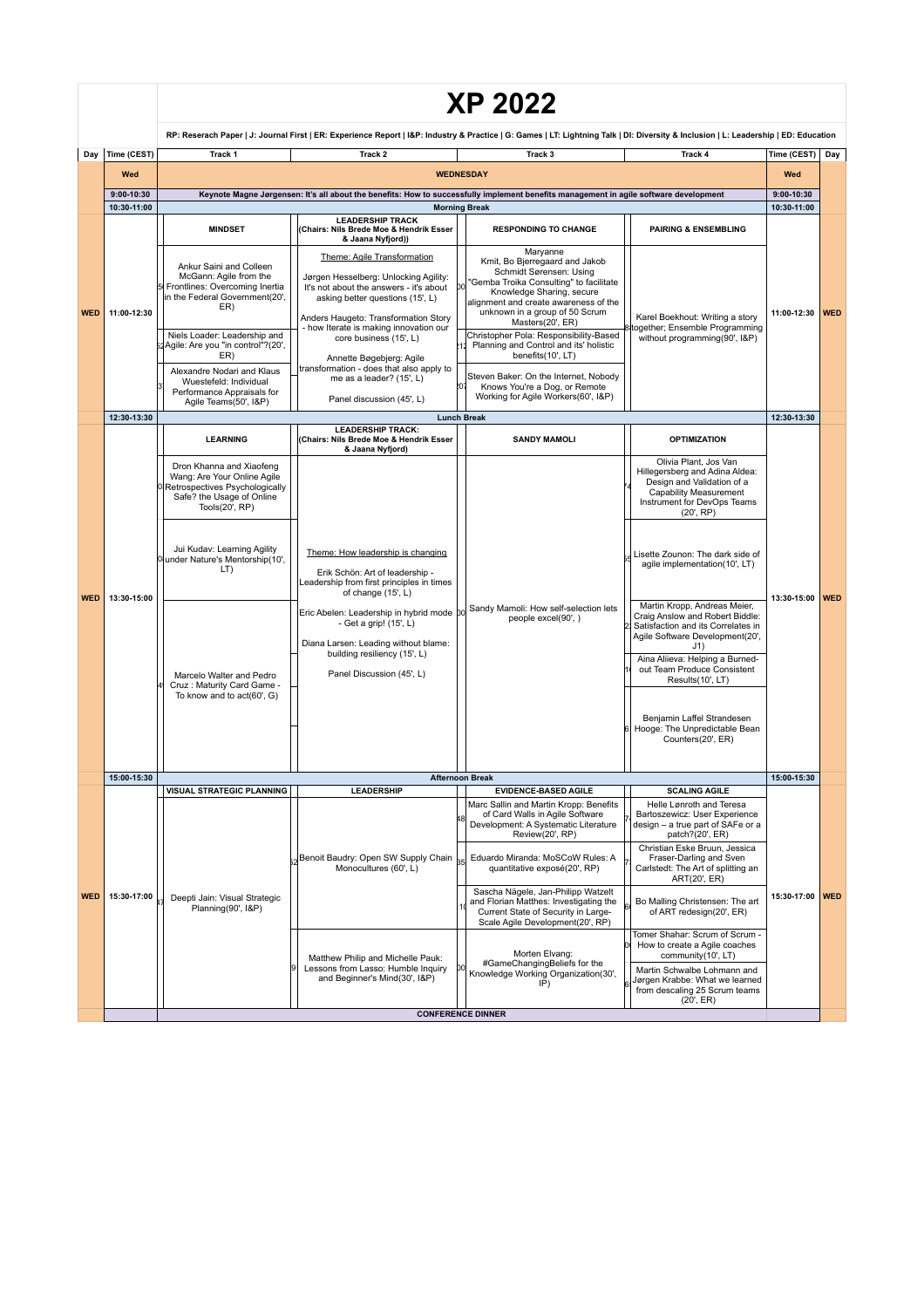|             |                                       |                                                                                                                                                                                      |                                                                                                                                                                                               | <b>XP 2022</b>                                                                       |                                                                                                                                            |                  |     |
|-------------|---------------------------------------|--------------------------------------------------------------------------------------------------------------------------------------------------------------------------------------|-----------------------------------------------------------------------------------------------------------------------------------------------------------------------------------------------|--------------------------------------------------------------------------------------|--------------------------------------------------------------------------------------------------------------------------------------------|------------------|-----|
|             |                                       | RP: Reserach Paper   J: Journal First   ER: Experience Report   I&P: Industry & Practice   G: Games   LT: Lightning Talk   DI: Diversity & Inclusion   L: Leadership   ED: Education |                                                                                                                                                                                               |                                                                                      |                                                                                                                                            |                  |     |
|             | Day Time (CEST)                       | Track 1                                                                                                                                                                              | Track 2                                                                                                                                                                                       | Track 3                                                                              | Track 4                                                                                                                                    | Time (CEST)      | Day |
|             | Thu                                   |                                                                                                                                                                                      |                                                                                                                                                                                               | <b>THURSDAY</b>                                                                      |                                                                                                                                            | Thu              |     |
|             | $9:00-10:30$                          |                                                                                                                                                                                      |                                                                                                                                                                                               | Keynote Sandy Mamoli: "Gold Medal Me" - Olympic Tips to Be the Best You Can Be       |                                                                                                                                            | $9:00-10:30$     |     |
|             | 10:30-11:00                           |                                                                                                                                                                                      |                                                                                                                                                                                               | <b>Morning Break</b>                                                                 |                                                                                                                                            | 10:30-11:00      |     |
|             | THUR 11:00-12:30                      | <b>ROLES</b>                                                                                                                                                                         | <b>DIVERSITY &amp; INCLUSION (Chair: Sonja</b><br>Hyrynsalmi)                                                                                                                                 | <b>ORGANIZATIONAL STRUCTURE</b>                                                      | <b>REMOTE</b>                                                                                                                              | 11:00-12:30 THUR |     |
|             |                                       | Jan B. Olsen and Heine<br>Alsaker: Professionalising the<br>Scrum Master role(20', ER)                                                                                               | Elizabeth Christensen, Marianne Garre<br>Fink and Ender Yüksel: Embedding DEI<br>in Our Agile Organization at SimCorp:<br>An Intersectional Approach(30', DI)                                 | Wolfgang Steffens: Optimize your<br>organizational structure for agility(20',<br>ER) | Anastas Stoyanovsky:<br>Philosophies and Practices for                                                                                     |                  |     |
|             |                                       | Anastasiia Tkalich, Rasmus<br>Ulfsnes and Nils Brede Moe:<br>Towards an Agile Product<br>Management: What do Product<br>Managers do in Agile<br>Companies?(20', RP)                  | Patrick Korchmar: Unity in Diversity -<br>Some Reflections of a Scrum Master                                                                                                                  | Pedro Cruz: The power of self-<br>management(10', LT)                                | 8 Distributed, Global Development:<br>A Case Study at IBM Watson(20',<br>ER)                                                               |                  |     |
|             |                                       | Maduka Uwadi, Peggy<br>Gregory, Ian Allison and Helen<br>Sharp: Roles of Middle<br>Managers in Agile Project<br>Governance(20', RP)                                                  | (30', D1)                                                                                                                                                                                     |                                                                                      | Vijay Iyer: Agile product delivery<br>in the pandemic's remote work<br>environment(20', ER)                                                |                  |     |
|             |                                       | Johann Weichbrodt, Martin<br>Kropp, Robert Biddle, Peggy<br>Gregory, Craig Anslow, Ursina<br>Maria Bühler, Magdalena<br>Mateescu and Andreas Meier:<br>Understanding Leadership in   | Panel: From the high level strategy to the<br>every day work - How to lead and support<br>diversity & inclusion in the workplace (30',<br>DI)                                                 | Wouter Lagerweij: Paved with good<br>intentions(60', I&P)                            | Tor Sporsem and Nils Brede<br>Moe: Coordination Strategies<br>Enabling Work from Anywhere: A<br>Case Study of two Agile Teams<br>(20', RP) |                  |     |
|             |                                       | Agile Software Development<br>Teams: Who and How?(20'.<br>RP)                                                                                                                        |                                                                                                                                                                                               |                                                                                      | Fishbowl on working remotely<br>(30')                                                                                                      |                  |     |
|             | 12:30-13:30                           |                                                                                                                                                                                      |                                                                                                                                                                                               | <b>Lunch Break</b>                                                                   |                                                                                                                                            | 12:30-13:30      |     |
|             |                                       | <b>GENERATIVE SCALING GAME</b>                                                                                                                                                       | <b>AUTONOMY &amp; ALIGNMENT</b>                                                                                                                                                               | DICE GAME CHALLENGE                                                                  | <b>COACHING DANCEFLOOR</b>                                                                                                                 |                  |     |
| <b>THUR</b> | 13:30-15:00                           | Håkan Burden and Susanne Stenberg:<br>Agile Approaches to Policy<br>Development(20', ER)<br>Christopher Pola: Agile Renaissance:<br>Matthew Philip: Generative                       | Elmohanned Mohamed: Dice Game                                                                                                                                                                 | Angel Diaz-Maroto:<br>#CoachingDancefloor the                                        | 13:30-15:00 THUR                                                                                                                           |                  |     |
|             |                                       |                                                                                                                                                                                      | OKRs not Roadmaps(10', LT)<br>Scaling Game(90', G)<br>Marcelo Walter and Pedro Cruz: Unified<br>Flow - From teams to organization(60',<br>$l$ &P)                                             | Challenge for software Teams(75', G)                                                 | definitive model for Agile<br>coaching(90', I&P)                                                                                           |                  |     |
|             | 15:00-15:30<br><b>Afternoon Break</b> |                                                                                                                                                                                      |                                                                                                                                                                                               | 15:00-15:30                                                                          |                                                                                                                                            |                  |     |
|             |                                       | <b>MANAGING CUSTOMER</b><br><b>EXPECTATIONS</b>                                                                                                                                      | <b>DATA &amp; SECURITY</b>                                                                                                                                                                    | <b>AUTOMATION AND AI</b>                                                             | <b>UNFREEZING RESISTANCE</b>                                                                                                               |                  |     |
| <b>THUR</b> | 15:30-17:00                           | Kathrine Vestues, Geir Kjetil Hanssen,<br>Marius Mikalsen, Thor Aleksander<br>Buan, and Kieran Conboy: Agile data<br>management in NAV: A Case Study<br>(20', RP)                    | Giisbert Boon and Christoph Johann<br>Stettina: A case for data-driven Agile<br>transformations: Can longitudinal<br>backlog data help to monitor and quide<br>improvement journeys?(20', RP) | Michelle Pauk: Unfreezing                                                            | 15:30-17:00 THUR                                                                                                                           |                  |     |
|             |                                       | Bo Malling Christensen: The<br>Sprint Experiment(90', G)                                                                                                                             | Paramjeet Dahiya: #performanceData<br>#measureSoftwareQuality: Can we<br>effectively measure the quality of a<br>software, team in distributed agile?(60',<br>(RP)                            | Lisette Zounon: What are your<br>Automation Strategies?(60', I&P)                    | Resistance to Change with the<br>SCARF Model(90', I&P)                                                                                     |                  |     |